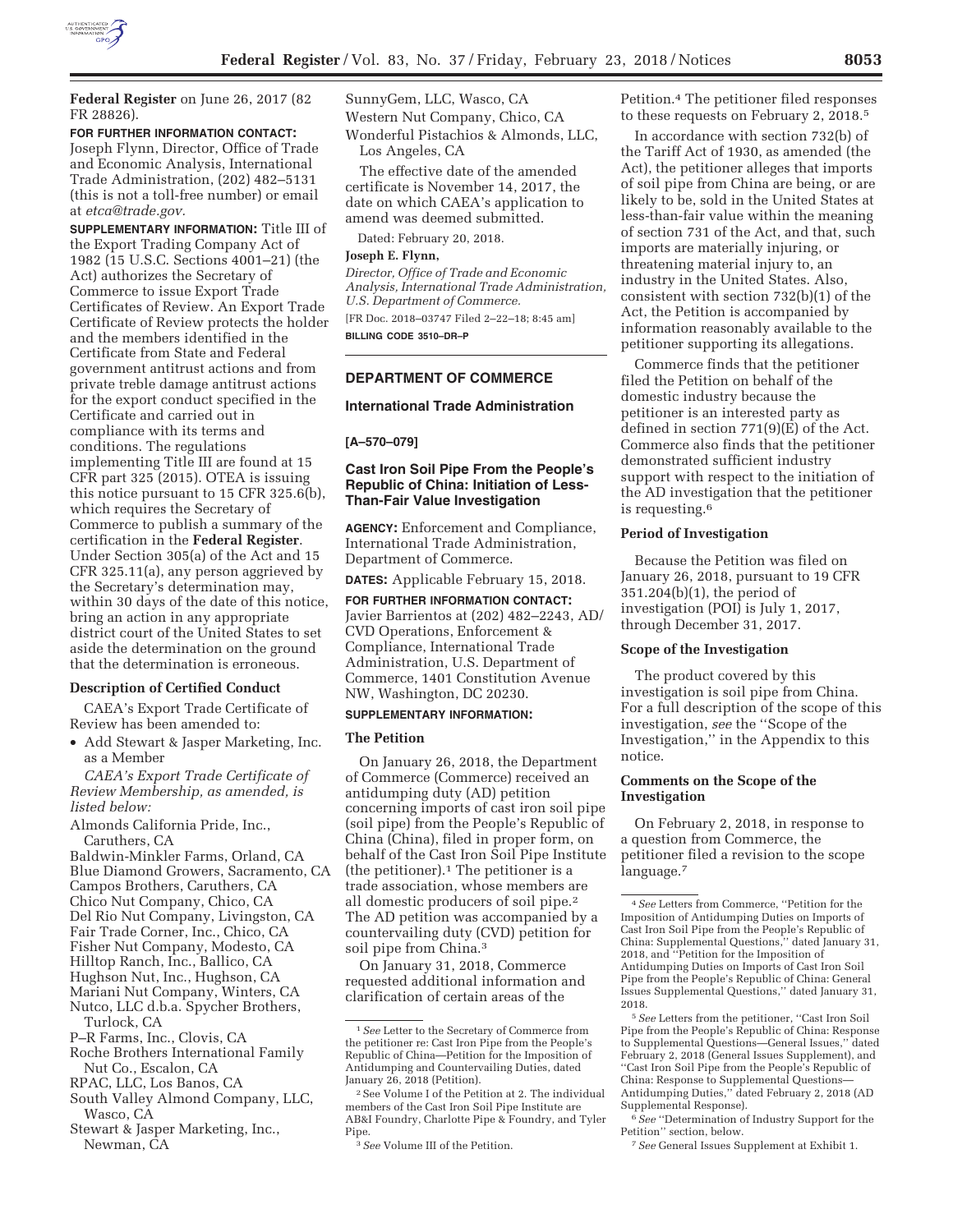As discussed in the preamble to Commerce's regulations,<sup>8</sup> we are setting aside a period for interested parties to raise issues regarding product coverage (*i.e.,* scope). Commerce will consider all comments received from interested parties and, if necessary, will consult with the interested parties prior to the issuance of the preliminary determination. If scope comments include factual information,<sup>9</sup> all such factual information should be limited to public information. In order to facilitate preparation of its questionnaire, Commerce requests all interested parties to submit such comments by 5:00 p.m. Eastern Time (ET) on Wednesday, March 7, 2018, which is 20 calendar days from the signature date of this notice. Any rebuttal comments, which may include factual information, must be filed by 5:00 p.m. ET on Monday, March 19, 2018, which is the next business day after the tenth calendar day from the deadline for initial comments.10 All such comments must be filed on the record of each of the concurrent AD and CVD investigations.

Commerce requests that any factual information the parties consider relevant to the scope of the investigation be submitted during this time period. However, if a party subsequently finds that additional factual information pertaining to the scope of the investigation may be relevant, the party may contact Commerce and request permission to submit the additional information. As stated above, all such comments must be filed on the record of the concurrent AD and CVD investigations.

## **Filing Requirements**

All submissions to Commerce must be filed electronically using Enforcement & Compliance's Antidumping Duty and Countervailing Duty Centralized Electronic Service System (ACCESS).11 An electronically-filed document must be received successfully in its entirety by the time and date it is due. Documents excepted from the electronic submission requirements must be filed manually (*i.e.,* in paper form) with

Enforcement & Compliance's APO/ Dockets Unit, Room 18022, U.S. Department of Commerce, 1401 Constitution Avenue NW, Washington, DC 20230, and stamped with the date and time of receipt by the applicable deadlines.

## **Comments on Product Characteristics for AD Questionnaires**

Commerce requests comments from interested parties regarding the appropriate physical characteristics of soil pipe to be reported in response to Commerce's AD questionnaire. This information will be used to identify the key physical characteristics of the merchandise under consideration in order to report the relevant factors and costs of production accurately as well as to develop appropriate productcomparison criteria.

Interested parties will have the opportunity to provide any information or comments that they feel are relevant to the development of an accurate list of physical characteristics. Specifically, they may provide comments as to which characteristics are appropriate to use as: (1) General product characteristics; and (2) product-comparison criteria. We note that it is not always appropriate to use all product characteristics as product-comparison criteria. We base product-comparison criteria on meaningful commercial differences among products. In other words, although there may be some physical product characteristics used by manufacturers to describe soil pipe, it may be that only a select few product characteristics take into account commercially-meaningful physical characteristics. In addition, interested parties may comment on the order in which the physical characteristics should be used in matching products. Generally, Commerce attempts to list the most important physical characteristics first and the least important characteristics last.

In order to consider the suggestions of interested parties in developing and issuing the AD questionnaire, all comments must be filed by 5:00 p.m. ET on March 7, 2018. Any rebuttal comments, which may include factual information, must be filed by 5:00 p.m. ET on March 19, 2018. All comments and submissions to Commerce must be filed electronically using ACCESS, as explained above, on the record of the less-than-fair value investigation.

#### **Determination of Industry Support for the Petition**

Section 732(b)(1) of the Act requires that a petition be filed on behalf of the domestic industry. Section 732(c)(4)(A)

of the Act provides that a petition meets this requirement if the domestic producers or workers who support the petition account for: (i) At least 25 percent of the total production of the domestic like product; and (ii) more than 50 percent of the production of the domestic like product produced by that portion of the industry expressing support for, or opposition to, the petition. Moreover, section 732(c)(4)(D) of the Act provides that, if the petition does not establish support of domestic producers or workers accounting for more than 50 percent of the total production of the domestic like product, Commerce shall: (i) Poll the industry or rely on other information in order to determine if there is support for the petition, as required by subparagraph (A); or (ii) determine industry support using a statistically valid sampling method to poll the "industry."

Section 771(4)(A) of the Act defines the ''industry'' as the producers as a whole of a domestic like product. Thus, to determine whether a petition has the requisite industry support, the statute directs Commerce to look to producers and workers who produce the domestic like product. The International Trade Commission (ITC), which is responsible for determining whether ''the domestic industry'' has been injured, must also determine what constitutes a domestic like product in order to define the industry. While both Commerce and the ITC must apply the same statutory definition regarding the domestic like product,12 they do so for different purposes and pursuant to a separate and distinct authority. In addition, Commerce's determination is subject to limitations of time and information. Although this may result in different definitions of the like product, such differences do not render the decision of either agency contrary to law.13

Section 771(10) of the Act defines the domestic like product as ''a product which is like, or in the absence of like, most similar in characteristics and uses with, the article subject to an investigation under this title.'' Thus, the reference point from which the domestic like product analysis begins is ''the article subject to an investigation'' (*i.e.,* the class or kind of merchandise to be investigated, which normally will be the scope as defined in a petition).

With regard to the domestic like product, the petitioner does not offer a definition of the domestic like product

<sup>8</sup>*See Antidumping Duties; Countervailing Duties:* 

*Fimal Rule*, *PR FR 351.102*(b)(21).<br> *<sup>10</sup> See* 19 CFR 351.303(b).<br>
<sup>11</sup> See 19 CFR 351.303 (for general filing

requirements); *see also Antidumping and Countervailing Duty Proceedings: Electronic Filing Procedures; Administrative Protective Order Procedures,* 76 FR 39263 (July 6, 2011), for details of Commerce's electronic filing requirements, which went into effect on August 5, 2011. Information on help using ACCESS can be found at *https://access.trade.gov/help.aspx,* and a handbook can be found at *https://access.trade.gov/help/ Handbook%20on%20Electronic%20Filling %20Procedures.pdf.* 

<sup>12</sup>*See* Section 771(10) of the Act.

<sup>13</sup>*See USEC, Inc.* v. *United States,* 132 F. Supp. 2d 1, 8 (CIT 2001) (citing *Algoma Steel Corp., Ltd.*  v. *United States,* 688 F. Supp. 639, 644 (CIT 1988), *aff'd* 865 F.2d 240 (Fed. Cir. 1989)).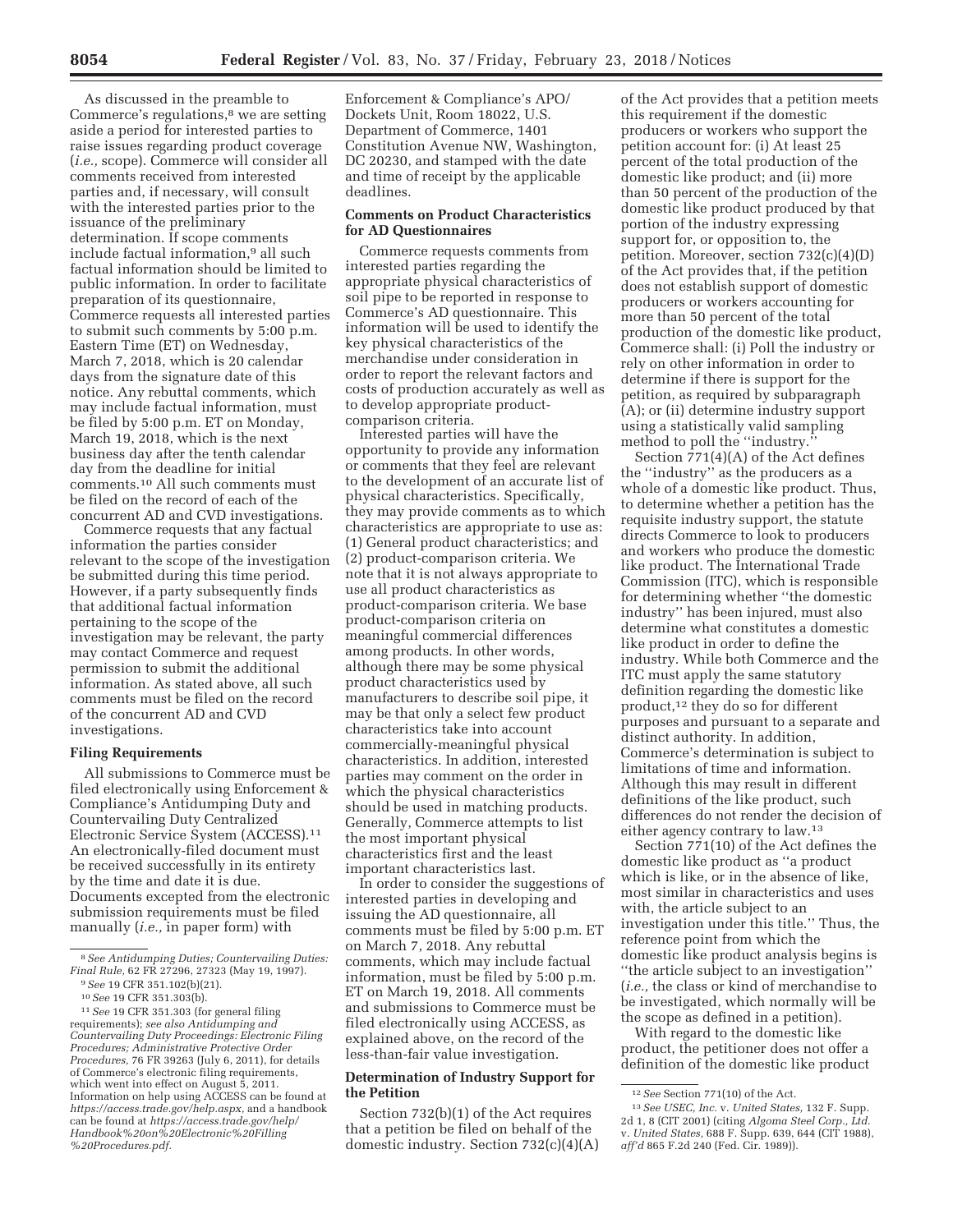distinct from the scope of the Petition. Based on our analysis of the information submitted on the record, we have determined that soil pipe, as defined in the scope, constitutes a single domestic like product, and we have analyzed industry support in terms of that domestic like product.14

In determining whether the petitioner has standing under section  $732(c)(4)(A)$ of the Act, we considered the industry support data contained in the Petition and the General Issues Supplement with reference to the domestic like product as defined in the ''Scope of the Investigation,'' in the Appendix to this notice. The petitioner provided the 2017 production of the domestic like product by its members.15 The petitioner states that its members are the only known producers of soil pipe in the United States; therefore, the Petition is supported by 100 percent of the U.S. industry.16

Our review of the data provided in the Petition, General Issues Supplement, and other information readily available to Commerce indicates that the petitioner has established industry support for the Petition.<sup>17</sup> First, the Petition established support from domestic producers (or workers) accounting for more than 50 percent of the total production of the domestic like product and, as such, Commerce is not required to take further action in order to evaluate industry support (*e.g.,*  polling).18 Second, the domestic producers (or workers) have met the statutory criteria for industry support under section 732(c)(4)(A)(i) of the Act because the domestic producers (or workers) who support the Petition account for at least 25 percent of the total production of the domestic like product.19 Finally, the domestic producers (or workers) have met the statutory criteria for industry support under section 732(c)(4)(A)(ii) of the Act because the domestic producers (or workers) who support the Petition account for more than 50 percent of the

15*See* Volume I of the Petition at 4.

- 17*See* Initiation Checklist at Attachment II.
- 18*See* section 732(c)(4)(D) of the Act; *see also*

production of the domestic like product produced by that portion of the industry expressing support for, or opposition to, the Petition.20 Accordingly, Commerce determines that the Petition was filed on behalf of the domestic industry within the meaning of section 732(b)(1) of the Act.

Commerce finds that the petitioner filed the Petition on behalf of the domestic industry because it is an interested party as defined in section 771(9)(E) of the Act, and it has demonstrated sufficient industry support with respect to the AD investigation that it is requesting that Commerce initiate.21

## **Allegations and Evidence of Material Injury and Causation**

The petitioner alleges that the U.S. industry producing the domestic like product is being materially injured, or is threatened with material injury, by reason of the imports of the subject merchandise sold at less than normal value (NV). In addition, the petitioner alleges that subject imports exceed the negligibility threshold provided for under section  $771(24)(A)$  of the Act.<sup>22</sup> The petitioner contends that the industry's injured condition is illustrated by a significant and increasing volume of subject imports; reduced market share and increasing market share of subject imports; underselling and price depression; lost sales and revenues; and negative impact on financial results, including total revenue, gross profits, operating income, and net income.23 We have assessed the allegations and supporting evidence regarding material injury, threat of material injury, and causation, and we have determined that these allegations are properly supported by adequate evidence, and meet the statutory requirements for initiation.24

## **Allegations of Sales at Less-Than-Fair Value**

The following is a description of the allegations of sales at less-than-fair value upon which Commerce based its decision to initiate the AD investigation of imports of soil pipe from China. The sources of data for the deductions and adjustments relating to U.S. price and

NV are discussed in greater detail in the Initiation Checklist.25

## **Export Price**

The petitioner based the U.S. price on export price (EP) using average unit values (AUVs) of publicly available import data.26 The petitioner made deductions to U.S. price for foreign inland freight and brokerage and handling.27

#### **Normal Value**

Commerce considers China to be a non-market economy (NME) country.28 In accordance with section  $771(18)(C)(i)$ of the Act, the presumption of NME status remains in effect until revoked by Commerce. The presumption of NME status for China has not been revoked by Commerce and, therefore, remains in effect for purposes of the initiation of this investigation. Accordingly, the NV of the product is appropriately based on factors of production (FOPs) valued in a surrogate market economy country, in accordance with section 773(c) of the Act.

The petitioner argues that Brazil is an appropriate surrogate country for China because it is a market economy that is at a level of economic development comparable to that of China, it is a significant producer of comparable merchandise, and public information from Brazil is available to value all FOPs.29 Based on the information provided by the petitioner, we determine that it is appropriate to use Brazil as a surrogate country for China. Interested parties will have the opportunity to submit comments regarding surrogate country selection and, pursuant to 19 CFR  $351.301(c)(3)(i)$ , will be provided an opportunity to submit publicly available information to value FOPs no later than 30 days before the scheduled date of the preliminary determination.

#### **Factors of Production**

Because information regarding the volume of inputs consumed by Chinese producers/exporters is not reasonably available, the petitioner based the FOPs for materials, labor, and energy on the

<sup>14</sup>For a discussion of the domestic like product analysis in this case, *see* Antidumping Duty Investigation Initiation Checklist: Cast Iron Soil Pipe from the People's Republic of China (Initiation Checklist), at Attachment II, Analysis of Industry Support for the Antidumping and Countervailing Duty Petitions Covering Cast Iron Soil Pipe from the People's Republic of China (Attachment II). This checklist is dated concurrently with this notice and on file electronically *via* ACCESS. Access to documents filed *via* ACCESS is also available in the Central Records Unit, Room B8024 of the main Department of Commerce building.

<sup>16</sup> *Id.* at 3–4 and Exhibit I–1.

Initiation Checklist at Attachment II. 19*See* Initiation Checklist at Attachment II.

<sup>20</sup> *Id.* 

 $\ensuremath{^{21} \, \mathrm{Id}}.$ 

<sup>22</sup>*See* Volume I of the Petition at 13–14 and Exhibit I–7.

<sup>23</sup>*See* Volume I of the Petition at 14–19 and Exhibits I–7, I–9 and I–10; *see also* General Issues Supplement at 1.

<sup>24</sup>*See* Initiation Checklist at Attachment III, Analysis of Allegations and Evidence of Material Injury and Causation for the Antidumping and Countervailing Duty Petitions Covering Cast Iron Soil Pipe from the People's Republic of China.

<sup>25</sup> *Id.* at 6–9.

<sup>26</sup>*See* Volume II of the Petition at 3 and Exhibit II–4.

<sup>27</sup> *Id.* at 3–4 and Exhibits II–5 and 6; *see* also AD Supplemental Response at 4–6 and Exhibits 4–6.

<sup>28</sup>*See Antidumping Duty Investigation of Certain Aluminum Foil from the People's Republic of China: Affirmative Preliminary Determination of Sales at Less-Than-Fair-Value and Postponement of Final Determination,* 82 FR 50858, 50871 (November 2, 2017), and accompanying decision memorandum, China's Status as a Non-Market Economy; *see also* Volume II of the Petition at 1. 29*See* Volume II of the Petition at 2–3.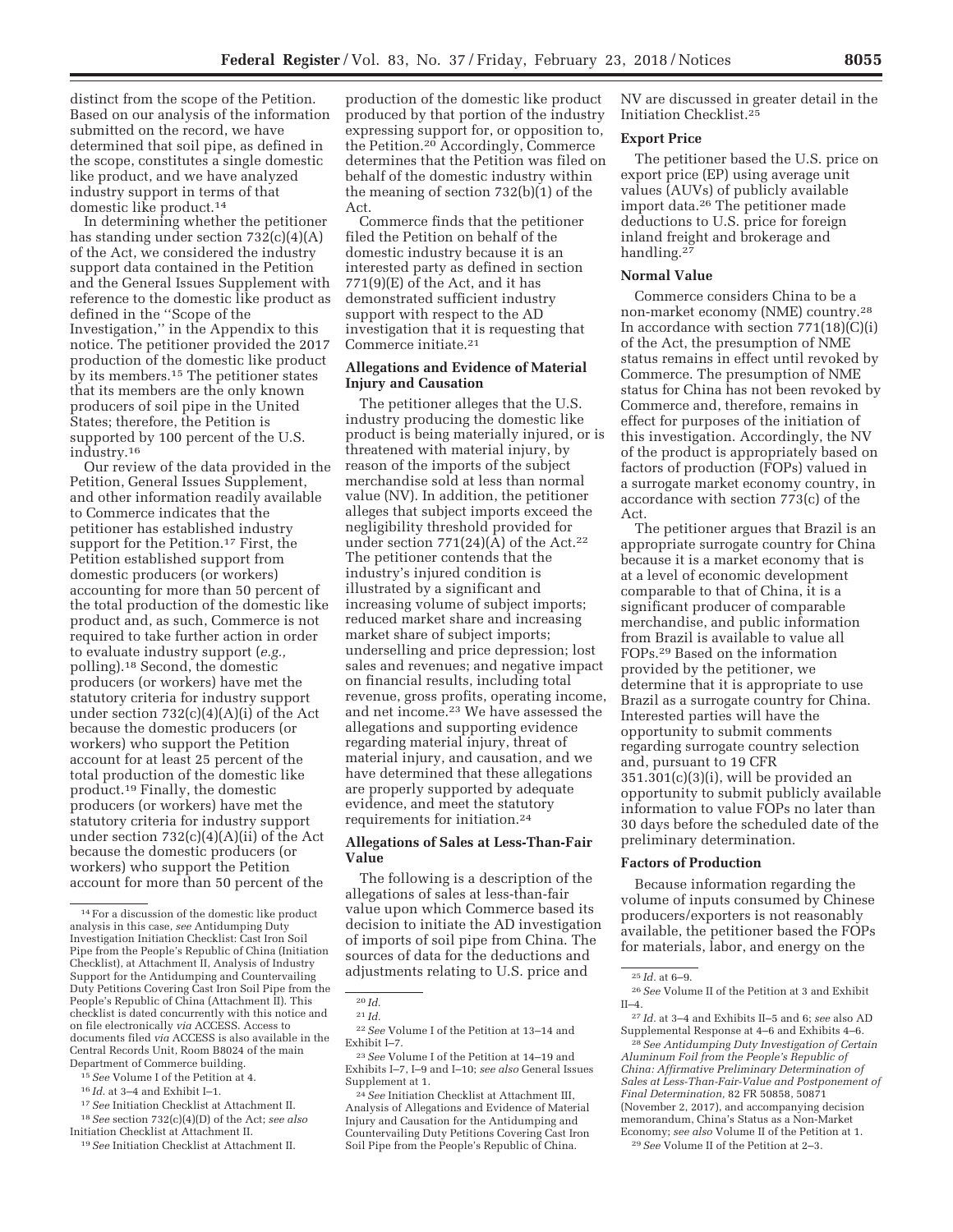production experience of one of its member companies.30 The petitioner maintains that the production process for soil pipe is similar regardless of whether the product is produced in the United States or in China.31 The petitioner valued the estimated FOPs using surrogate values from Brazil.

## *Valuation of Raw Materials*

The petitioner valued direct materials based on publicly-available import data for Brazil obtained from the Global Trade Atlas (GTA) for the period July 2017 through December 2017.32 The petitioner excluded all import data from countries previously determined by Commerce to maintain export subsidies and countries previously determined by Commerce to be NME countries.33

### *Valuation of Labor*

The petitioner relied on June through November 2017 data published by the Instituto Brasilero de Geografia e Estatistica for wage rates in manufacturing.34

# *Valuation of Energy*

The petitioner valued natural gas and coke using GTA import data.35 The petitioner valued electricity using POI values reported in Brazil's Ministry of Mines and Energy Monthly Energy Bulletin.36

## *Valuation of Factory Overhead, Selling, General and Administrative Expenses, and Profit*

The petitioner calculated ratios for overhead, selling, general, and administrative expenses, and profit based on the 2015 consolidated financial statements of Tupy SA, a cast iron products producer in Brazil.37

#### **Fair Value Comparisons**

Based on the data provided by the petitioner, there is reason to believe that imports of soil pipe from China are being, or are likely to be, sold in the United States at less-than-fair value. Based on comparisons of EP to NV, in accordance with section 773(c) of the Act, the estimated dumping margin for soil pipe from China is 93.32 percent.<sup>38</sup>

## **Initiation of Less-Than-Fair Value Investigation**

Based upon the examination of the AD Petition on soil pipe from China, we find that the Petition meets the requirements of section 732 of the Act. Therefore, we are initiating an AD investigation to determine whether imports of soil pipe from China are being, or are likely to be, sold in the United States at less-than-fair value. In accordance with section 733(b)(1)(A) of the Act and 19 CFR 351.205(b)(1), unless postponed, we will make our preliminary determination no later than 140 days after the date of this initiation.

Under the Trade Preferences Extension Act of 2015, numerous amendments to the AD and CVD laws were made.39 The 2015 law does not specify dates of application for those amendments. On August 6, 2015, Commerce published an interpretative rule, in which it announced the applicability dates for each amendment to the Act, except for amendments contained in section 771(7) of the Act, which relate to determinations of material injury by the ITC.40 The amendments to sections 771(15), 773, 776, and 782 of the Act are applicable to all determinations made on or after August 6, 2015, and, therefore, apply to this AD investigation.41

#### **Respondent Selection**

The petitioner named numerous companies as producers/exporters of soil pipe from China.<sup>42</sup> In accordance with our standard practice for respondent selection in cases involving NME countries, we intend to issue quantity and value (Q&V) questionnaires to producers/exporters of merchandise subject to this investigation. In the event Commerce determines that the number of companies is large and it cannot individually examine each company, where appropriate, Commerce intends to select mandatory respondents based on the responses received.43 For this investigation, Commerce will request Q&V information from known exporters and producers identified, with complete contact information, in the Petition. In

addition, Commerce will post the Q&V questionnaire along with filing instructions on the Enforcement & Compliance website at *http:// www.trade.gov/enforcement/news.asp.* 

Exporters/producers of soil pipe from China that do not receive Q&V questionnaires by mail may still submit a response to the Q&V questionnaire and can obtain a copy from the Enforcement & Compliance website. The Q&V response must be submitted by all Chinese exporters/producers no later than February 26, 2018. All Q&V responses must be filed electronically *via* ACCESS.

## **Separate Rates**

In order to obtain separate rate status in an NME investigation, exporters and producers must submit a separate-rate application.44 The specific requirements for submitting a separate-rate application are outlined in detail in the application itself, which is available on Commerce's website at *http:// enforcement.trade.gov/nme/nme-seprate.html.* The separate-rate application will be due 30 days after publication of this initiation notice.45 Exporters and producers who submit a separate-rate application and are selected as mandatory respondents will be eligible for consideration for separate-rate status only if they respond to all parts of Commerce's AD questionnaire as mandatory respondents. Commerce requires that respondents submit a response to both the Q&V questionnaire and the separate-rate application by their respective deadlines in order to receive consideration for separate-rate status.

#### **Use of Combination Rates**

Commerce will calculate combination rates for certain respondents that are eligible for a separate rate in an NME investigation. The Separate Rates and Combination Rates Bulletin states:

{w}hile continuing the practice of assigning separate rates only to exporters, all separate rates that the Department will now assign in its NME Investigation will be specific to those producers that supplied the exporter during the period of investigation. Note, however, that one rate is calculated for the exporter and all of the producers which supplied subject merchandise to it during the

<sup>30</sup> *Id.* at 5–6 and Exhibit II–7. *See also* AD Supplemental Response at 3 and Exhibit 2.

<sup>31</sup> *Id.* 

<sup>32</sup>*See* Volume II of the Petition at 5–6 and Exhibit II–9.

<sup>33</sup> *Id.* 

<sup>34</sup> *Id.* at 7 and Exhibit II–12.

<sup>35</sup> *Id.* at 7 and Exhibit II–9.

<sup>36</sup> *Id.* at 7 and Exhibit II–11.

 $^{37}$   $\mathit{Id}.$  at 7–8 and Exhibit II–13.

<sup>38</sup>*See* AD Supplemental Response at 7 and Exhibit 6.

<sup>39</sup>*See* Trade Preferences Extension Act of 2015, Public Law 114–27, 129 Stat. 362 (2015).

<sup>40</sup>*See Dates of Application of Amendments to the Antidumping and Countervailing Duty Laws Made by the Trade Preferences Extension Act of 2015,* 80 FR 46793 (August 6, 2015).

<sup>41</sup> *Id.* at 46794–95. The 2015 amendments may be found at *https://www.congress.gov/bill/114thcongress/house-bill/1295/text/pl.* 

<sup>42</sup>*See* Volume I of the Petition at Exhibit I–6.

<sup>43</sup>*See, e.g., Carton-Closing Staples from the People's Republic of China: Initiation of Less-Than-Fair-Value Investigation,* 82 FR 19351 (April 27, 2017).

<sup>44</sup>*See* Policy Bulletin 05.1: Separate-Rates Practice and Application of Combination Rates in Antidumping Investigation involving Non-Market Economy Countries (April 5, 2005), available at *http://enforcement.trade.gov/policy/bull05-1.pdf*  (Policy Bulletin 05.1).

<sup>45</sup>Although in past investigations this deadline was 60 days, consistent with 19 CFR 351.301(a), which states that ''the Secretary may request any person to submit factual information at any time during a proceeding,'' this deadline is now 30 days.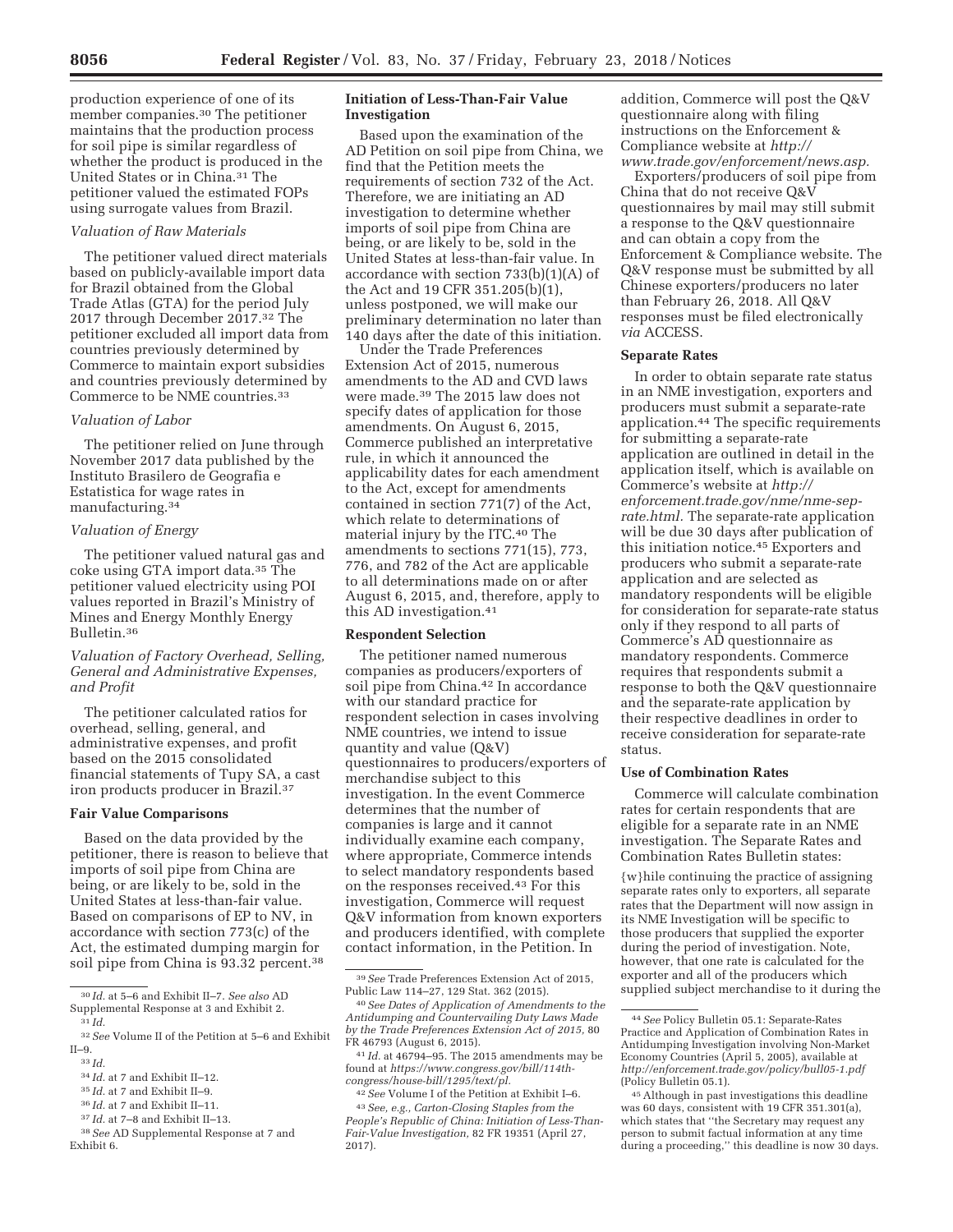period of investigation. This practice applies both to mandatory respondents receiving an individually calculated separate rate as well as the pool of non-investigated firms receiving the weighted-average of the individually calculated rates. This practice is referred to as the application of ''combination rates'' because such rates apply to specific combinations of exporters and one or more producers. The cash-deposit rate assigned to an exporter will apply only to merchandise both exported by the firm in question *and*  produced by a firm that supplied the exporter during the period of investigation.46

#### **Distribution of Copies of the Petition**

In accordance with section 732(b)(3)(A) of the Act and 19 CFR 351.202(f), a copy of the public version of the Petition has been provided to the Government of China (GOC) *via*  ACCESS. Because of the large number of producers/exporters identified in the Petition,47 Commerce considers the service of the public version of the Petition to the foreign producers/ exporters satisfied by delivery of the public version to the GOC, consistent with 19 CFR 351.203(c)(2).

#### **ITC Notification**

We will notify the ITC of our initiation, as required by section 732(d) of the Act.

## **Preliminary Determination by the ITC**

The ITC will preliminarily determine, within 45 days after the date on which the Petition was filed, whether there is a reasonable indication that imports of soil pipe from China are materially injuring, or threatening material injury to, a U.S. industry.48 A negative ITC determination will result in the investigation being terminated; 49 otherwise, this investigation will proceed according to statutory and regulatory time limits.

#### **Submission of Factual Information**

Factual information is defined in 19 CFR 351.102(b)(21) as: (i) Evidence submitted in response to questionnaires; (ii) evidence submitted in support of allegations; (iii) publicly available information to value factors under 19 CFR 351.408(c) or to measure the adequacy of remuneration under 19 CFR 351.511(a)(2); (iv) evidence placed on the record by Commerce; and (v) evidence other than factual information described in (i) through (iv). The regulation requires any party, when submitting factual information, to specify under which subsection of 19 CFR  $351.102(b)(21)$  the information is

being submitted and, if the information is submitted to rebut, clarify, or correct factual information already on the record, to provide an explanation identifying the information already on the record that the factual information seeks to rebut, clarify, or correct. Time limits for the submission of factual information are addressed in 19 CFR 351.301, which provides specific time limits based on the type of factual information being submitted. Parties are advised to review the regulations prior to submitting factual information in this investigation.

#### **Extension of Time Limits**

Parties may request an extension of time limits before the expiration of a time limit established under 19 CFR 351.301, or as otherwise specified by the Secretary. In general, an extension request will be considered untimely if it is filed after the expiration of the time limit established under 19 CFR 351.301. For submissions that are due from multiple parties simultaneously, an extension request will be considered untimely if it is filed after 10:00 a.m. on the due date. Under certain circumstances, we may elect to specify a different time limit by which extension requests will be considered untimely for submissions which are due from multiple parties simultaneously. In such a case, we will inform parties in the letter or memorandum setting forth the deadline (including a specified time) by which extension requests must be filed to be considered timely. An extension request must be made in a separate, stand-alone submission; under limited circumstances we will grant untimely-filed requests for the extension of time limits. Review *Extension of Time Limits; Final Rule,* 78 FR 57790 (September 20, 2013), available at *http://www.gpo.gov/fdsys/pkg/FR-2013- 09-20/html/2013-22853.htm,* prior to submitting factual information in this investigation.

## **Certification Requirements**

Any party submitting factual information in an AD or CVD proceeding must certify to the accuracy and completeness of that information.50 Parties must use the certification formats provided in 19 CFR  $351.303(g).$ <sup>51 52</sup> Commerce intends to

reject factual submissions if the submitting party does not comply with the applicable revised certification requirements.

#### **Notification to Interested Parties**

Interested parties must submit applications for disclosure under Administrative Protective Order (APO) in accordance with 19 CFR 351.305. On January 22, 2008, Commerce published *Antidumping and Countervailing Duty Proceedings: Documents Submission Procedures; APO Procedures,* 73 FR 3634 (January 22, 2008). Parties wishing to participate in this investigation should ensure that they meet the requirements of these procedures (*e.g.,*  the filing of letters of appearance as discussed at 19 CFR 351.103(d)).

This notice is issued and published pursuant to sections 732(c)(2) and 777(i) of the Act.

Dated: February 15, 2018.

# **Christian Marsh,**

*Deputy Assistant Secretary for Enforcement and Compliance.* 

## **Appendix—Scope of the Investigation**

The merchandise covered by this investigation is cast iron soil pipe, whether finished or unfinished, regardless of industry or proprietary specifications, and regardless of wall thickness, length, diameter, surface finish, end finish, or stenciling. The scope of this investigation includes, but is not limited to, both hubless and hub and spigot cast iron soil pipe. Cast iron soil pipe is nonmalleable iron pipe of various designs and sizes. Cast iron soil pipe is generally distinguished from other types of nonmalleable cast iron pipe by the manner in which it is connected to cast iron soil pipe fittings.

Cast iron soil pipe is classified into two major types—hubless and hub and spigot. Hubless cast iron soil pipe is manufactured without a hub, generally in compliance with Cast Iron Soil Pipe Institute (CISPI) specification 301 and/or American Society for Testing and Materials (ASTM) specification A888, including any revisions to those specifications. Hub and spigot pipe has one or more hubs into which the spigot (plain end) of a fitting is inserted. All pipe meeting the physical description set forth above is covered by the scope of this investigation, whether or not produced according to a particular standard.

The subject imports are currently classified in subheading 7303.00.0030 of the Harmonized Tariff Schedule of the United States (HTSUS): Cast iron soil pipe. The HTSUS subheading and specifications are provided for convenience and customs

<sup>46</sup>*See* Policy Bulletin 05.1 at 6 (emphasis added).

<sup>47</sup>*See* Volume I of the Petition at Exhibit I–4.

<sup>48</sup>*See* section 733(a) of the Act. 49 *Id.* 

<sup>50</sup>*See* section 782(b) of the Act. 51*See also Certification of Factual Information To Import Administration During Antidumping and Countervailing Duty Proceedings,* 78 FR 42678 (July 17, 2013) (*Final Rule*). Answers to frequently asked questions regarding the *Final Rule* are available at *http://enforcement.trade.gov/tlei/notices/factual*\_ *info*\_*final*\_*rule*\_*FAQ*\_*07172013.pdf.* 

<sup>52</sup>*See Certification of Factual Information To Import Administration During Antidumping and* 

*Countervailing Duty Proceedings,* 78 FR 42678 (July 17, 2013) (*Final Rule*); *see also* frequently asked questions regarding the *Final Rule,* available at *http://enforcement.trade.gov/tlei/notices/factual*\_ *info*\_*final*\_*rule*\_*FAQ*\_*07172013.pdf.*